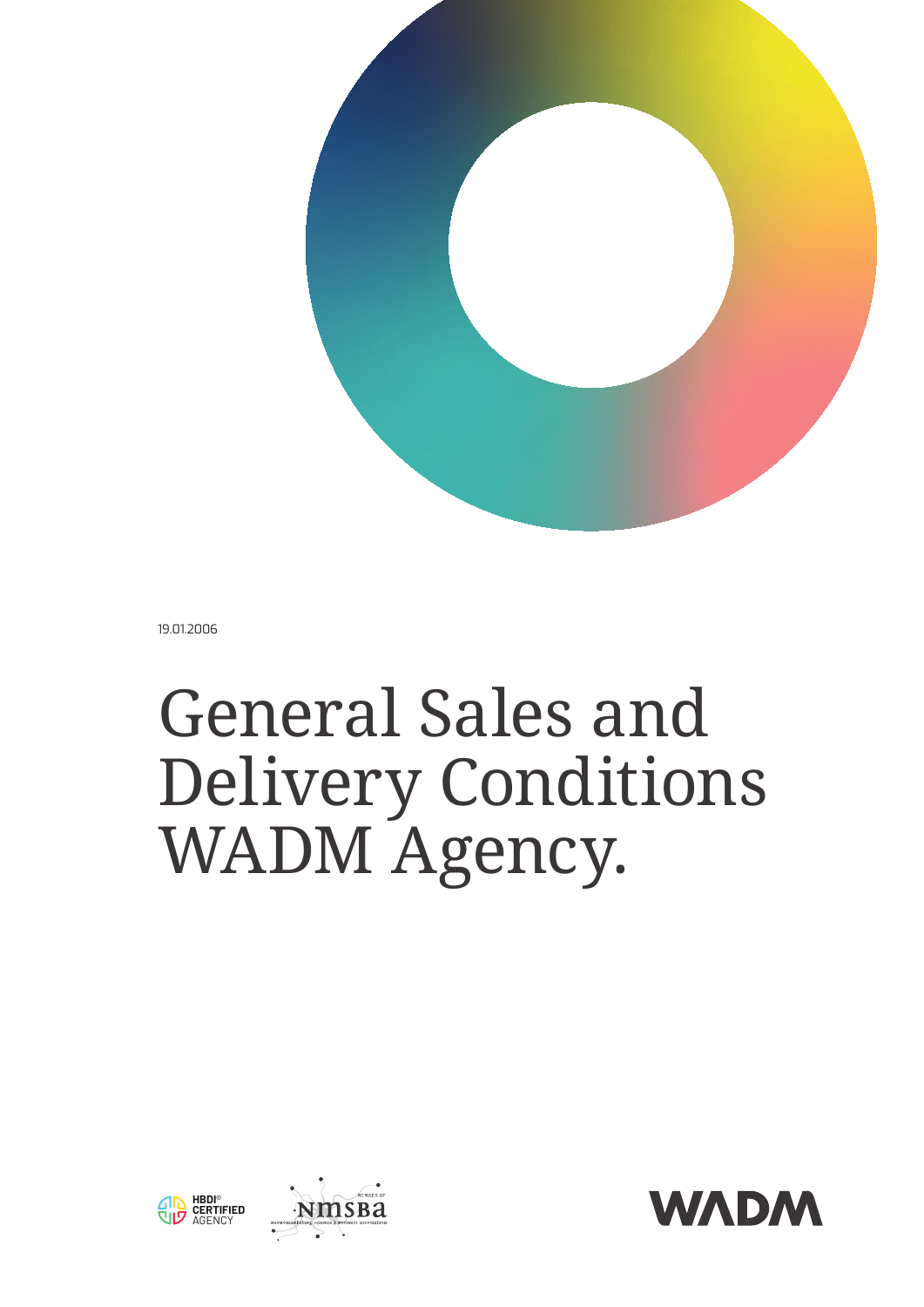# **Legal entity/legal status**

- 1. Waal aan de Maas B.V. (hereinafter also referred to as: 'WADM') is the trade name of an advertising agency which is run in the form of a limited liability company with the objective of advising, designing and realising, or having realised, advertising, as well as arranging for, or having arranged for, advertisements and the placing, or having placed, of same.
- 2. The provisions contained in these General Conditions have not been exclusively drawn up for WADM, but also for the benefit of all such persons as may be engaged by WADM for the execution of any assignment, or for such persons for whose acts or omissions WADM might be legally liable.

# **Assignment**

- 3.1 All assignments shall be accepted and executed solely by WADM in its capacity as a contractor. This also applies if the explicit or tacit intention prevails that an assignment will be carried out by a particular person. The applicability of clause 7:404 Burgerlijk Wetboek (Civil Code), which provides an arrangement for the latter case, and/or clause 7:407 subsection 2 of the BW, which vests private liability for such cases in which an assignment is granted to two or more persons, is explicitly excluded.
- 3.2 WADM is at liberty to have assignments carried out by personnel of WADM, to be assigned by the latter and under its liability, whereby third parties may be engaged as and when necessary.
- 3.3 WADM shall observe the proper duty of care of a good contractor in executing the assignments attributed to it, in executing all work and in selecting other persons (legal entities) to be engaged by it.

# **Principal**

4. The term 'Principal' is understood to refer to any person who has commissioned WADM to design, or have designed, advertising or advertising communications, or to execute, or have executed same, or to provide advice about same for the former's sake or on their behalf, or to arrange for advertisements, or have arranged for same and/or to place same or have them placed for the former's sake or on their behalf, which assignment has been accepted by WADM in accordance with the provisions of clauses 3 and 8.

#### **Fee**

- 5.1 The Principal owes a fee for the execution of the assignment, to be increased by advances and value added tax (hereinafter also referred to as: 'the invoice'). The fee is established on the basis of the maximum expenditure of time, to be estimated beforehand, and of an estimate on that basis as mentioned hereinafter.
- 5.2 The payment obligation is indivisible and cannot be offset, unless otherwise provided for in a further agreement.
- 5.3 WADM's fee shall not be dependent on the outcome of the assignment. If an assignment is withdrawn, the effectively incurred costs based upon hours spent as set forth heretofore shall remain due, unless such costs are mitigated at the discretion of WADM.
- 5.4 Work carried out may be invoiced intermediately if the execution of the assignment spans a period of more than one month, at the discretion of WADM.

5.5 WADM shall be entitled at all times to demand payment from the Principal of one or more advances to be offset against the amount ultimately owed.

## **Quotation**

6. A quotation from WADM comprises an estimate with regard to an assignment, including a brief outline of the method of operation proposed, as well as a price estimate as described in clause 11 hereinafter.

#### **Applicability**

All quotations from WADM are understood to fall under the applicability of these General Conditions, both in relation to the quotation and to any other agreements that may have come about on the basis of said quotation. The application of any other general conditions to which the Principal appeals is explicitly declined by WADM. In particular, any general or specific conditions of the Principal are excluded to the extent to which such conditions might relate to payment, offsetting of payment, or the right to pledge or transfer any claims made by WADM against the Principal(s).

# **Establishment of the agreement**

- 8.1 All quotations made by WADM are without obligation unless they include a time frame for acceptance. If a quotation from WADM includes an offer without obligation which is accepted, WADM reserves the right to revoke such a quotation within two working days of receipt of acceptance.
- 8.2 The Principal may only revoke an assignment, in writing, if it has not yet been accepted by WADM and if all costs or tendering costs incurred for the purposes of judging the assignment and preparation of the acceptance are refunded or paid to WADM.

#### **Amendments**

Amendments of all agreements and of these General Conditions will take effect only if they have been agreed upon in writing between the parties.

# **Reporting**

WADM may draw up contact reports for all appropriate contacts with the Principal. These may be sent to the Principal for approval. If the Principal has not reacted in writing within four working days of dispatch, the report in question will be considered to be correct, and both parties shall be bound by it.

# **Budget**

- 11.1 If so required, WADM produces a budget in relation to an assignment in which the method of operation proposed is briefly indicated, including a price estimate.
- 11.2 If necessary, the budget will include a fee specification (on the basis) of the hourly rates applied by WADM plus all associated costs.
- 11.3 If certain costs or cost items cannot be assessed when drawing up the budget, for example, because these depend on the progress of the project or on price quotations from third parties, or cannot be estimated with certainty in any other way, such costs may be included on a pro memoria basis. Final invoicing of such costs will take place after completion and within reason.



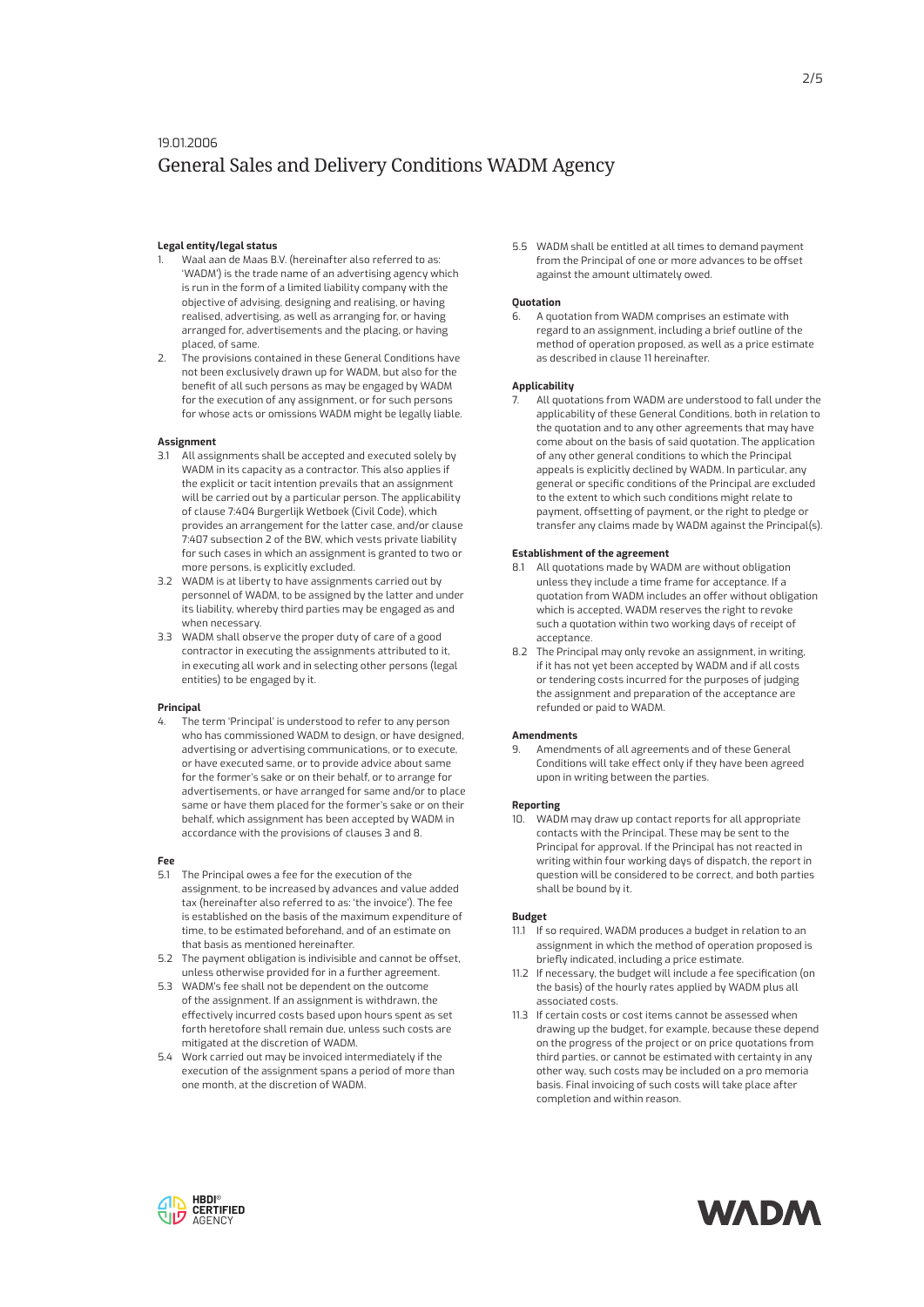- 11.4 The budget may be adapted by WADM if, and according to the extent to which, it is based upon circumstances or facts which have subsequently changed.
- 11.5 WADM shall be entitled to exceed the estimated budget by a maximum of 10% without prior consultation.
- 11.6 The Principal shall sign WADM's budget for approval upon receipt and return the signed copy to WADM. Such a confirmation of approval cannot be conferred by means of an electronic message.
- 11.7 Budgets that have not been returned within 30 days will be considered to have been approved.
- 11.8 If work is carried out by WADM at the Principal's request before the approval procedure of the budget as outlined heretofore has been finalised, WADM shall be entitled to charge its fee and expenses, within reason, also in the event that such costs were not included in the budget or if approval of the budget was not forthcoming.

# **Prices**

- 12.1 In the event that a budget as referred to in clause 11 is not applicable, the following shall apply.
- 12.2 All prices are exclusive of VAT and costs for carriage and postage.
- 12.3 In deviation from what is set forth in clause 9, WADM shall have the right to invoice to the Principal such price increases by third parties as have become known after the provision of the quotation.

## **Execution and delivery**

- 13.1 WADM shall execute the assignment to the best of its ability and based upon its professional insights.
- 13.2 If the instruction provided by Principal gives adequate cause, and if several possibilities must be exploited by WADM before a final proposal can be worked out, the work involved shall be understood to form part of the agreement, based upon the eventual proposal.
- 13.3 The services and associated goods shall be delivered to WADMS's place of domicile. If the services are delivered by means of electronic data management, services shall be deemed to have been delivered at the moment at which they are accessible to the receiving party (or at any rate the moment when the message has reached the mailbox of the receiving party).
- 13.4 Transfer of title of such goods as may have been delivered takes place by means of delivery and payment in full. The risk rests with the Principal as of delivery.

#### **Time planning**

- 14.1 The time planning to be provided by WADM in relation to the assignment shall be considered only to be indicative and not a final deadline(s).
- 14.2 Untimely delivery of any part shall not entitle the Principal to rescind the agreement or to claim damages, unless the Principal has specifically laid down the importance of a certain timescale in writing beforehand and this has been acknowledged by WADM.
- 14.3 Even in the case of the specific importance of a certain timescale as referred to in subsection 2 of this clause, WADM shall not be liable for the delayed delivery if the delay was caused by circumstances beyond the control of WADM.

## **Complaints**

- 15.1 If the object of delivery exhibits visible flaws upon delivery, the Principal shall be under the obligation to immediately forward a claim in writing, within three working days at the latest.
- 15.2 The Principal shall be under the obligation to report in writing such flaws as were not visible upon delivery without delay, but in any event within three working days at the latest from the moment at which such flaws could reasonably have been established.
- 15.3 Complaints in relation to invoices must be filed with WADM in writing within eight days of the date of invoice. The payment term shall not be suspended in consequence of such a complaint.
- 15.4 WADM is not obliged to handle such complaints as are not submitted in writing and in a timely manner in keeping with the provisions of this clause.

#### **Deferment**

16. WADM is entitled at all times to defer the execution of the assignment in the event that the Principal fails to meet any obligation towards WADM, including the putting up of security as demanded under clause 26.5.

# **Several assignments for the same project**

If the Principal wishes to grant the same assignment to several designers/design bureaus, they must inform WADM about this in advance. The Principal is also under the obligation to do this if they have already granted the same assignment to another designer/design bureau.

#### **Correctness of data**

18. WADM shall rely on the correctness and completeness of the data provided by the Principal in relation to the assignment/briefings. The Principal shall be liable for any such harmful consequences as may result from any incorrectness or incompleteness.

#### **Production support**

- 19.1 WADM shall supervise the execution of such assignments as are granted to graphic or other (production) businesses by or on behalf of the Principal.
- 19.2 Unless explicitly agreed otherwise in writing, WADM shall never be an autonomous party in such an agreement with a production business. WADM may represent the Principal vis-à-vis a production business to the extent to which it is appropriate in accordance with a reasonable execution of the assignment and has been confirmed in writing.
- 19.3 Before provision of the final approval for production, WADM shall have approved in writing the final printer's proof, revision proof or final prototype.
- 19.4 Also, in the event that work by WADM in relation to production support has not been separately included in the budget, such work shall be compensated by the Principal.

#### **Media contracts**

20. Following the granting of the assignment to WADM and its mediation, the Principal shall conclude the media contracts with the media bureau that ultimately takes care of publication in the media of the advertising communication in question.



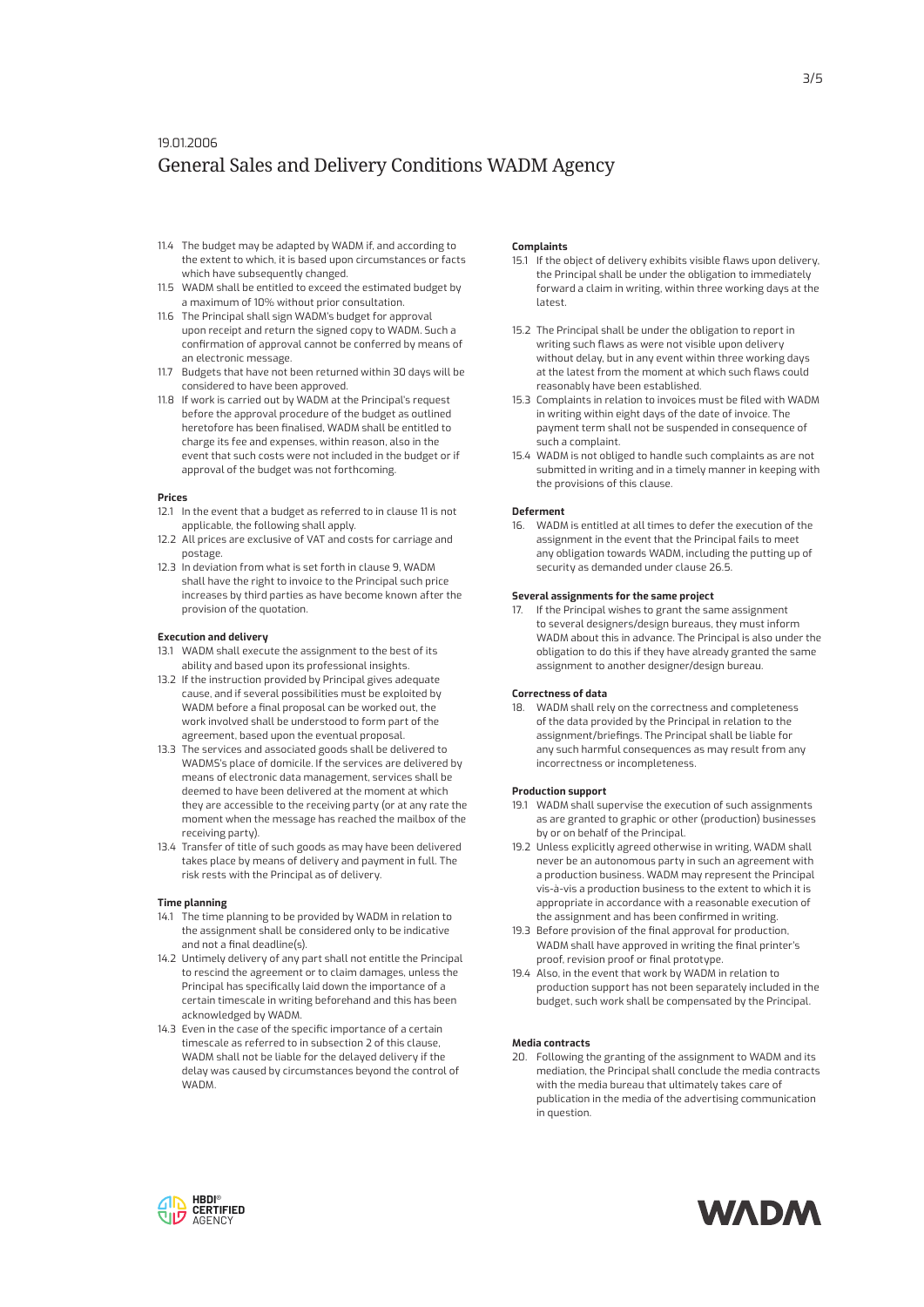# **Copyright etc.**

- 21.1 Copyright, the rights over any drawing or model, or any other intellectual property rights in relation to any design (be it provisional or final), working or final drawing, model or any other form of design, shall rest with WADM.
- 21.2 Unless agreed otherwise in writing, by accepting the assignment and without prejudice to the provision of clause 3, the Principal shall obtain the right solely to one-time use for the purpose and within a measure envisaged by the parties at the time of the acceptance of the assignment.
- 21.3 The Principal shall only be entitled to the use of any items for which the intellectual property rights as referred to in article 1 of this clause are vested with WADM if payment of everything owed to WADM has taken place in full. If a payment term has not yet expired, any use shall automatically be deemed to take place under the resolutive condition of untimely payment and WADM shall thereafter be entitled to stop (or cause to stop) any subsequent use.
- 21.4 The Principal is not allowed to apply (or have applied) changes to a design of WADM's without prior consent in writing from WADM. WADM shall not withhold this consent on unreasonable grounds, but must be given the opportunity to carry out (or have carried out) such changes itself under conditions that are customary for WADM.

#### **Originality**

22. WADM guarantees that any work created by WADM is original and that WADM has the availability of the relevant rights in relation to its use as described in the assignment.

#### **Mention of name**

- 23.1 WADM is entitled, unless this has been precluded in writing, to sign its designs or to mention (or have mentioned) its name in the colophon or in a title role, a website that was designed by WADM or otherwise, provided the usual method is applied.
- 23.2 If WADM so requires, the work to be multiplied shall be provided, as far as applicable, with the symbol 'c' or 'd', with mention of the WADM name, as well as the year of first publication or the year and/or number of an international depot.

#### **Promotional use**

24. Without prejudice to what will be agreed concerning rights, WADM shall be entitled to use its design for the sake of its own promotion and/or publicity. WADM shall only require permission from the Principal to this effect if the latter themselves have not yet proceeded to the use of the design, which permission shall not be unreasonably withheld.

#### **Termination of assignment**

- 25.1 The Principal shall be entitled to rescind the assignment, be it solely under the following conditions:
	- all costs incurred within reason by WADM (fees included) up to the moment of rescinding shall become due immediately for payment by the Principal - and -
	- b. the Principal shall immediately refund to WADM the profit margin with regard to the assignment to be reasonably expected, now fixed for this purpose at 25% of the total amount involved in the assignment.
- 25.2 If circumstances prevail in which WADM cannot exert influence – irrespective of whether these are dependent upon the Principal's will – and which render fulfilment of the assignment by WADM effectively impossible, WADM shall have the right to return the assignment, whereby the latter shall be entitled to the compensation as set forth in subsection 1 of this clause.
- 25.3 In the event of suspension or provisional suspension of payment, or the bankruptcy of one of the parties, the other party shall have the right to terminate this agreement immediately. The provisions of subsection 1 of this clause also apply in such a case.
- 25.4 If it becomes apparent to WADM before the time of delivery that the Principal is not creditworthy, or if the Principal does not meet, either appropriately or in a timely manner, any of their obligations towards WADM, or if the Principal has been declared bankrupt or has filed a request for bankruptcy with the court, has applied for suspension of payment or if such suspension has been granted to the latter, or if the Principal's business has been seized or the Principal has been placed under administration or curatorship, WADM shall be entitled to fully or partly rescind all its agreements with the Principal without notice of default or judicial intervention and without themselves being bound to any indemnification, all of this without prejudice to WADM's other rights in such an event.
- 25.5 WADM shall be entitled to rescind the agreement if circumstances occur with regard to the services of persons or materials of which WADM avails itself, or is accustomed to availing itself in the execution of the agreement that are of such a nature that the execution of the agreement becomes either impossible or so problematic that fulfilment of the assignment can no longer be reasonably required.

#### **Payment**

- 26.1 All payments must be received within thirty days from the date of invoice, unless other arrangements have been made in writing.
- 26.2 If and for as long as the Principal has not paid all that is due in a timely manner, the Principal shall be deemed to be in default, for which they will become liable for 'penalty interest'; this to be composed of the legal interest, to which a 2% penalty has been added.
- 26.3 All extrajudicial costs incurred by WADM with regard to the collection of outstanding monies shall be for the account of the Principal. In the event of a default, the Principal shall at any rate owe to WADM a minimal amount as established in the rates for fees of the Orde van Advocaten. If the actual costs are higher, the Principal shall also be bound to payment of the excess amount.
- 26.4 Payments shall be made on the bank account or giro account as advised by WADM or otherwise communicated.
- 26.5 WADM shall be entitled at all times, without prejudice to agreements regarding payment, to demand a security against the fulfilment of the Principal's financial obligations, including a bank guarantee, and the Principal shall be under the obligation to cooperate with this within reason.



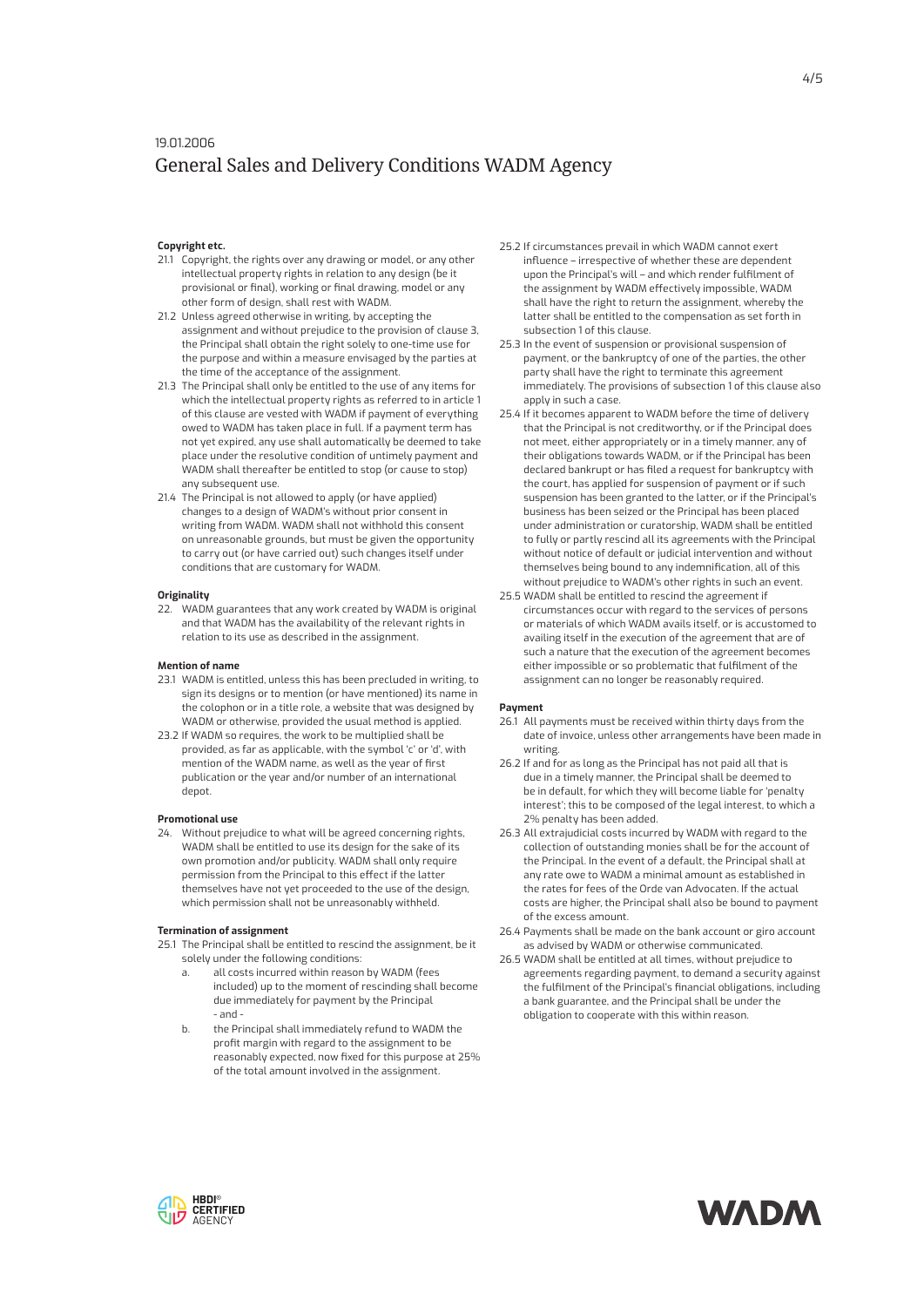# **Electronic data traffic**

- 27.1 E-mail messages shall be deemed equivalent to a declaration in writing in the context of these General Conditions and all agreements unless otherwise specified.
- 27.2 In the event of a dispute about the receipt or non-receipt of e-mail messages, substantive evidence shall be provided by the log-file data of WADM.
- 27.3 E-mail messages shall be deemed to have been received when they become accessible to the other party (or at any rate the moment at which they have reached the mailbox of the receiving party).
- 27.4 The party making use of telecommunication is responsible for the choice thereof. A party making use of telecommunication facilities shall be responsible for such damage as ensues from data deterioration during transmission or a delay in transmission, to the extent to which such damage can be recovered from the telecom operator involved.

# **Hand-over of materials**

28. All materials and all digital information relating to the assignment which have been made available to the Principal as such shall be handed to the Principal upon the latter's first demand, but only after the Principal has fulfilled all of their obligations towards WADM. Costs for the data carrier required to that effect shall be for the account of the Principal. The same provision applies to the Principal with regard to the materials and digital information of WADM (such as working drawings, artwork etc.), unless other arrangements have been made.

#### **Liability/limitation for damage**

- 29.1 The Principal shall indemnify WADM against any liability towards third parties for any deficiency of a product made on the basis of WADM's design, unless this occurs as the result of a design deficiency which could reasonably be expected to have been evident to WADM at the time of design.
- 29.2 Under no circumstance shall WADM be liable, either towards the Principal or towards third parties, for any consequential or other damage. Without prejudice to the aforementioned, WADM shall never be liable for an indemnification in excess of the amount involved in the assignment.
- 29.3 Without prejudice to the provisions of clause 18, The Principal shall remain liable at all times and shall indemnify WADM against any damage or claim emanating from incorrect or incomplete description or mention of products or components thereof within the scope of the assignment.

#### **Force majeure**

30.1 Force majeure is understood to include: any circumstances beyond the direct control of WADM or that WADM could not reasonably have been expected to foresee and that temporarily or permanently impede the fulfilment of WADM's obligations on the basis of the agreement. Such circumstances include, among other things: strikes in businesses other than WADM (spontaneous strikes or political strikes), a general shortage or unavailability in the WADM business of the raw materials and other materials, matters and/or services required to achieve the performances agreed, unforeseeable stagnation with secondary suppliers or other third parties on whom WADM is dependent, as well as general transport problems, restrictive governmental measures,

mobilisation, war, danger of war, total or partial default on the part of third parties from whom materials or services are obtained or lack of raw materials, semi-manufactured products, consumables and/or energy.

- 30.2 In the event of force majeure, WADM shall be entitled to defer fulfilment of its obligations towards the Principal or, at the discretion of WADM, to rescind the agreement in whole or I part without judicial intervention and without being liable for any form of compensation.
- 30.3 If WADM has already partially met its obligations at the start of the force majeure situation, or can only meet its obligations partially, WADM is entitled to separately invoice that part executed or to be executed and the Principal shall be obliged to pay this invoice as if a separate contract were involved. This does not, however, apply if the part already executed or to be executed does not have an autonomous value.
- 30.4 If WADM subsequently carries out a part of the assignment deferred due to force majeure at a later stage, the Principal shall owe to the former the complete compensation agreed, without any discount.

#### **Secrecy**

31. WADM remains under the obligation to treat with discretion all information from the Principal that is recognised by the former as confidential.

#### **Transfer**

32. No rights and/or obligations on the strength of such agreements as have emanated from these Conditions can be transferred to third parties without prior consent in writing from the other party.

# **Applicable law**

33. Dutch law applies to the exclusion of all other laws.

## **Competent court**

Any dispute arising from any agreement between WADM and the Principal shall be submitted to the judgement of the competent court in the district in which WADM has its registered office.